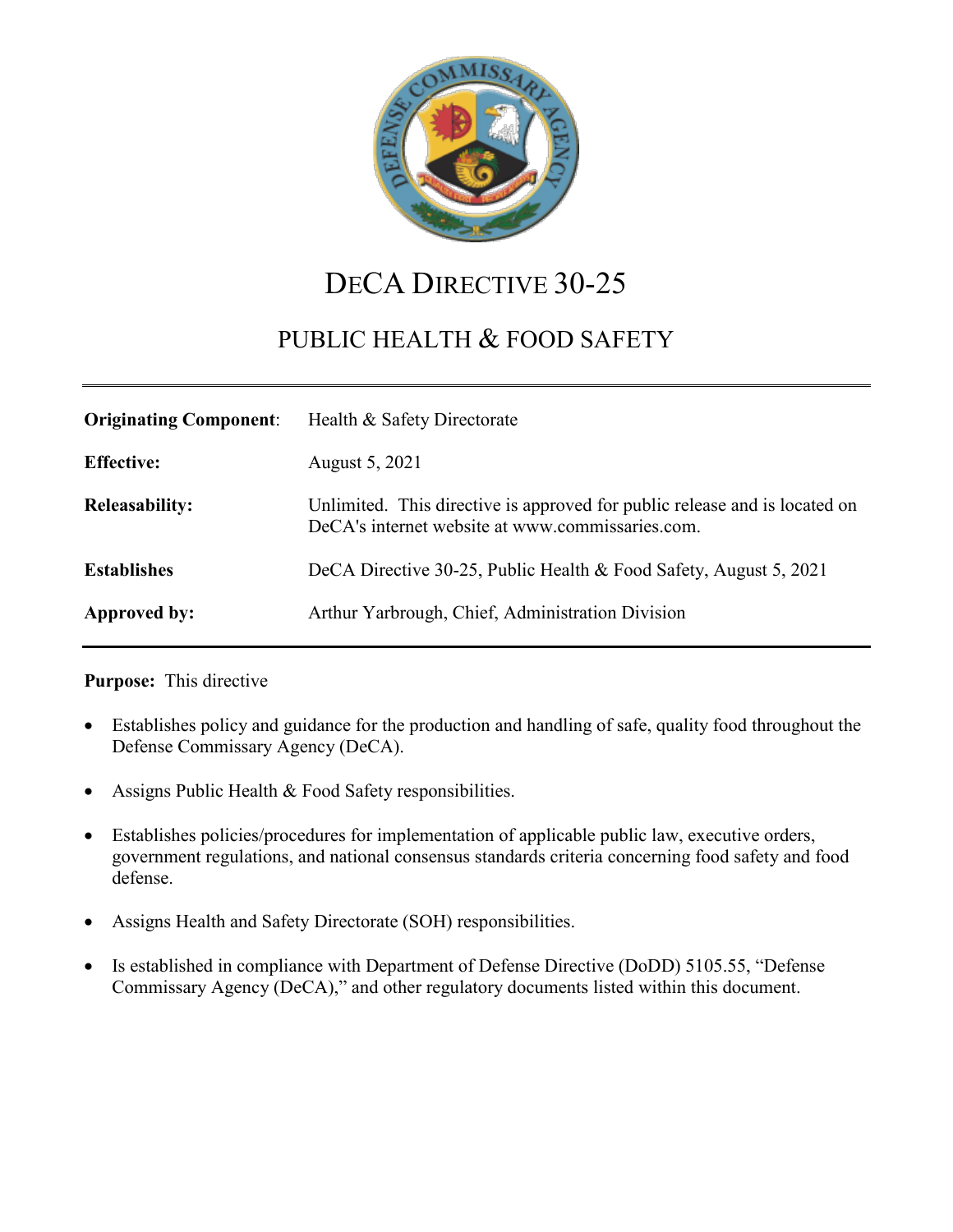## **TABLE OF CONTENTS**

| 2.2. Functional Process Owners/Special Staff Group (FPO/SSG) and Area Directors 4        |  |
|------------------------------------------------------------------------------------------|--|
|                                                                                          |  |
| 2.4. Store Directors and Central Distribution Center (CDC)/Central Meat Processing Plant |  |
|                                                                                          |  |
|                                                                                          |  |
|                                                                                          |  |
|                                                                                          |  |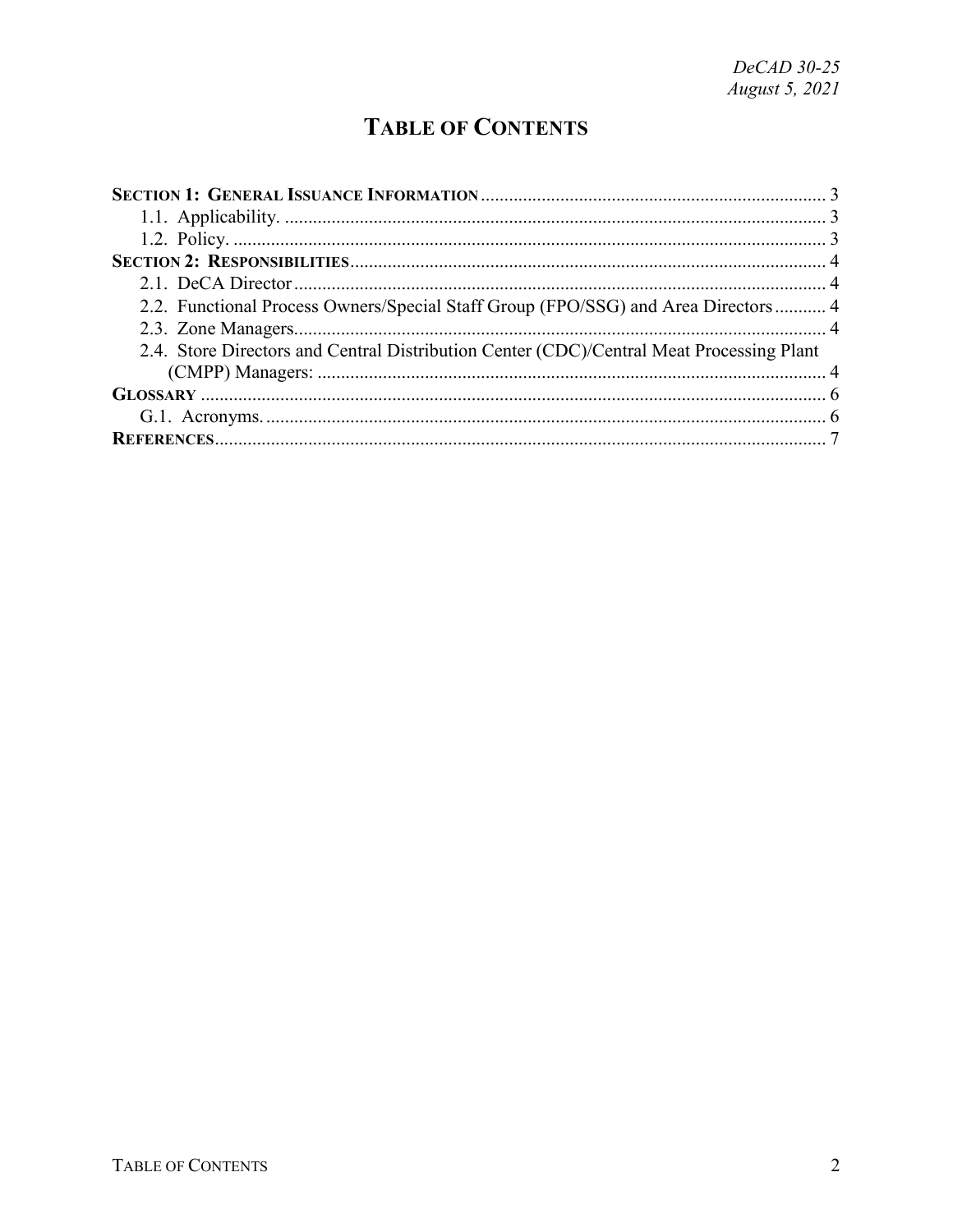## **SECTION 1: GENERAL ISSUANCE INFORMATION**

<span id="page-2-1"></span><span id="page-2-0"></span>**1.1. APPLICABILITY.** This directive applies to all DeCA activities and all DeCA personnel in accordance with DoDD 5105.55 and contains internal management control provisions that are subject to evaluation and testing as required by DeCAD 70-2, "Internal Control Program."

#### <span id="page-2-2"></span>**1.2. POLICY.** It is DeCA's policy to:

a. Users of this directive will comply with the policies as defined in the Defense Commissary Agency Directive (DeCAD) 30-25, "Public Health & Food Safety Directive," and establishes DeCA Manual (DeCAM) 30-25.01, "Public Health & Food Safety."

b. The effectiveness of the DeCA Public Health Program depends upon the degree of emphasis placed on the program by the Director of DeCA, Functional Process Owners (FPO), Special Staff Group (SSG), area directors, zone managers, Central Distribution Center (CDC)/Central Meat Processing Plant (CMPP) managers, store directors, supervisors, and employees who are responsible for the food safety programs.

c. Officials at each management level, including first-line supervisors, shall, to the extent of their authority, comply with United States (U.S.) Department of Defense (DoD) and DeCA SOH guidance and regulations; and provide DeCA employees and patrons with a safe, quality food and an enjoyable shopping environment.

d. Integrate SOH functions into all operations and activities.

e. Comply with the instructions provided within DeCAM 30-25.01.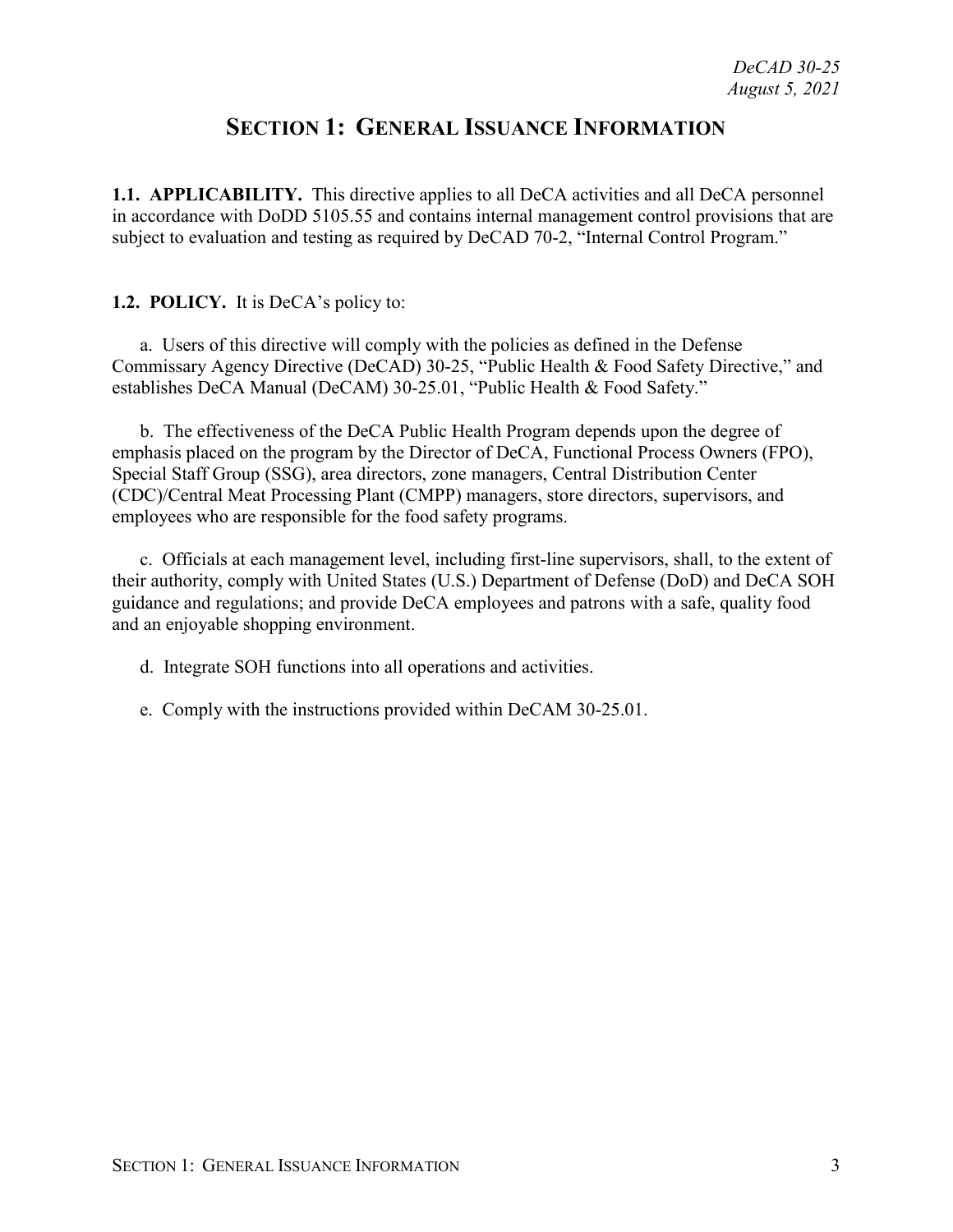## **SECTION 2: RESPONSIBILITIES**

<span id="page-3-1"></span><span id="page-3-0"></span>**2.1. DeCA DIRECTOR:** The Director of DeCA shall:

a. Implement this directive and any implementing guidance.

b. Use the vision, mission, and goals of the Code of Federal Regulations (CFR) Title 21 to guide SOH decision making.

c. Provide and maintain a sufficient number of personnel trained to form a knowledge-based workforce capable of effectively managing SOH aspects of DeCA's mission.

d. Plan, program, and budget for SOH resource requirements.

#### <span id="page-3-2"></span>**2.2. FUNCTIONAL PROCESS OWNERS/SPECIAL STAFF GROUP (FPO/SSG) AND AREA DIRECTORS.** FPO/SSG and area directors shall:

a. Have overall responsibility for the implementation and execution of the SOH program within their area of responsibility.

b. Allocate sufficient resources to fund an active, viable public health and food safety program.

c. Cooperate and communicate with SOH on all health & safety matters.

#### <span id="page-3-3"></span>**2.3. ZONE MANAGERS.**

a. Promote, implement, and ensure compliance with SOH criteria within their zone.

b. Communicate and coordinate with their assigned Area Consumer Safety Officer on all SOH matters.

#### <span id="page-3-5"></span><span id="page-3-4"></span>**2.4. STORE DIRECTORS AND CENTRAL DISTRIBUTION CENTER (CDC)/ CENTRAL MEAT PROCESSING PLANT (CMPP) MANAGERS:**

a. Establish, manage, and actively support an internal SOH program that implements the requirements of this directive.

b. Communicate and coordinate with their assigned Area Consumer Safety Officer on all SOH public health & food safety matters.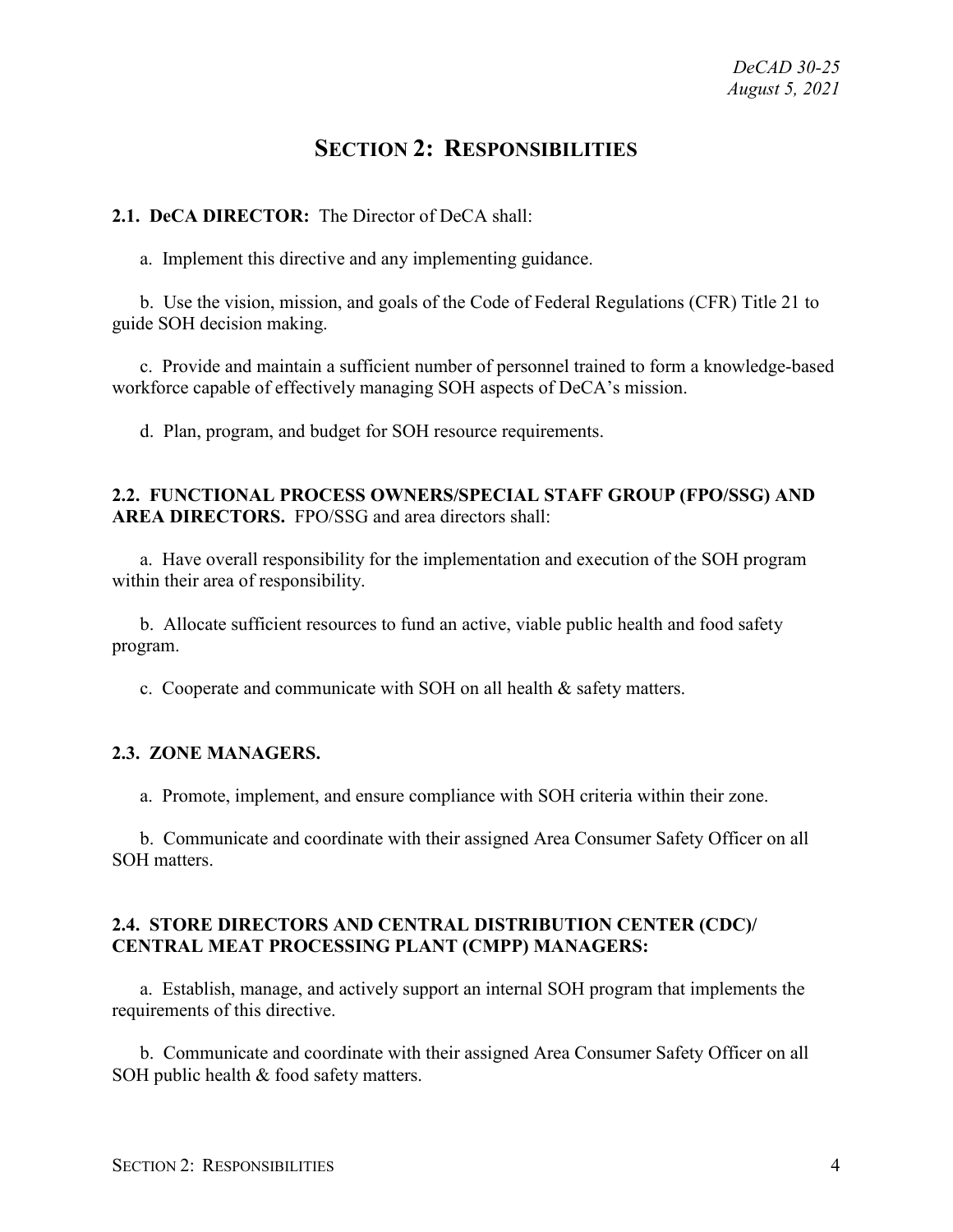c. Additional duties and responsibilities are addressed in DeCAM 30-25.01.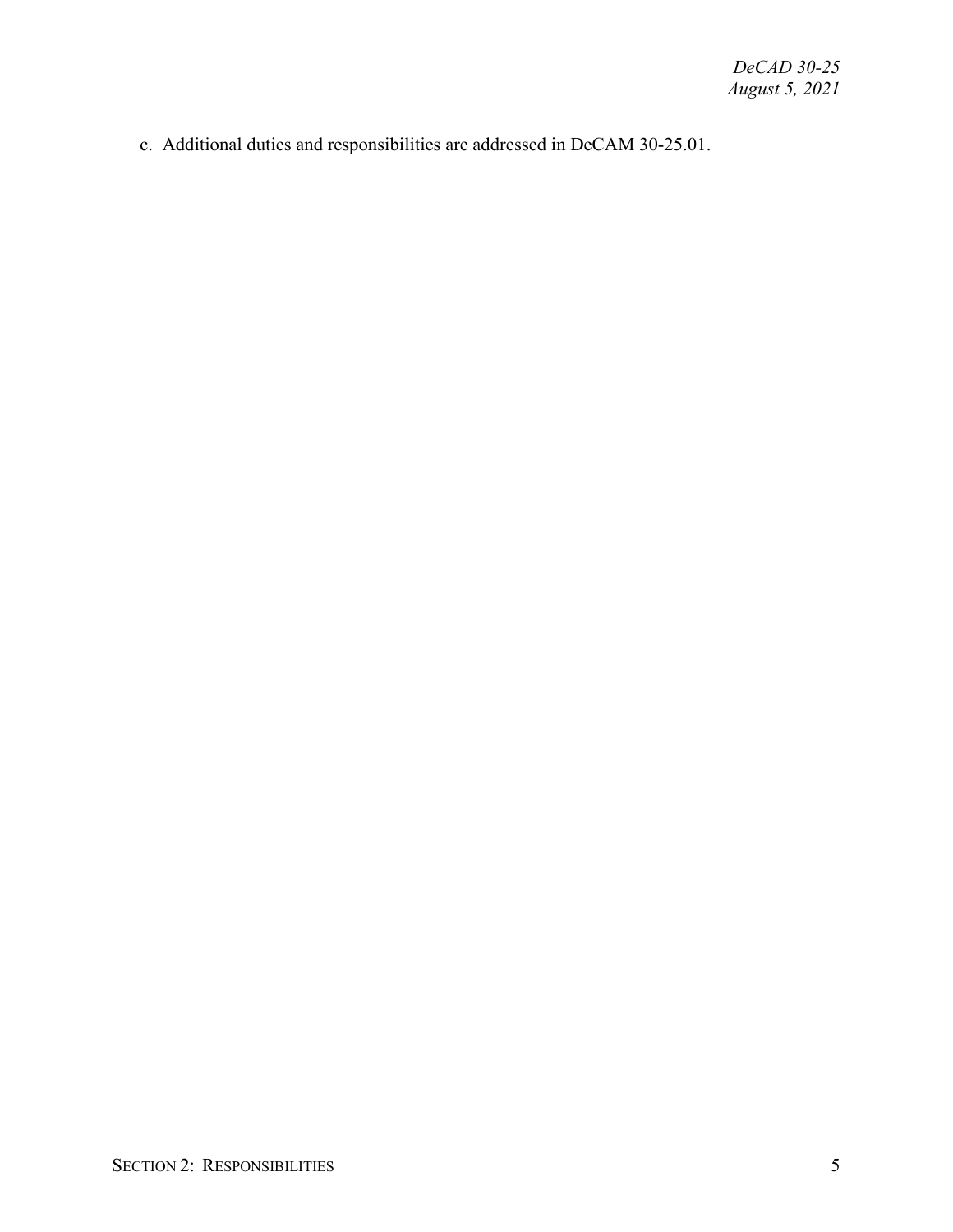*DeCAD 30-25 August 5, 2021*

## **GLOSSARY**

### <span id="page-5-1"></span><span id="page-5-0"></span>**G.1. ACRONYMS.**

| CDC               | <b>Central Distribution Center</b>                   |
|-------------------|------------------------------------------------------|
| <b>CFR</b>        | Code of Federal Regulations                          |
| <b>CMPP</b>       | <b>Central Meat Processing Plant</b>                 |
| <b>DeCA</b>       | Defense Commissary Agency                            |
| <b>DeCAD</b>      | Defense Commissary Agency Directive                  |
| <b>DeCAM</b>      | Defense Commissary Agency Manual                     |
| DoD               | Department of Defense                                |
| <b>DoDD</b>       | Department of Defense Directive                      |
| <b>FPO</b>        | <b>Functional Process Owner</b>                      |
| <b>HSF</b>        | Health & Safety Food                                 |
| <b>SOH</b><br>SSG | Health and Safety Directorate<br>Special Staff Group |
| U.S.              | <b>United States</b>                                 |